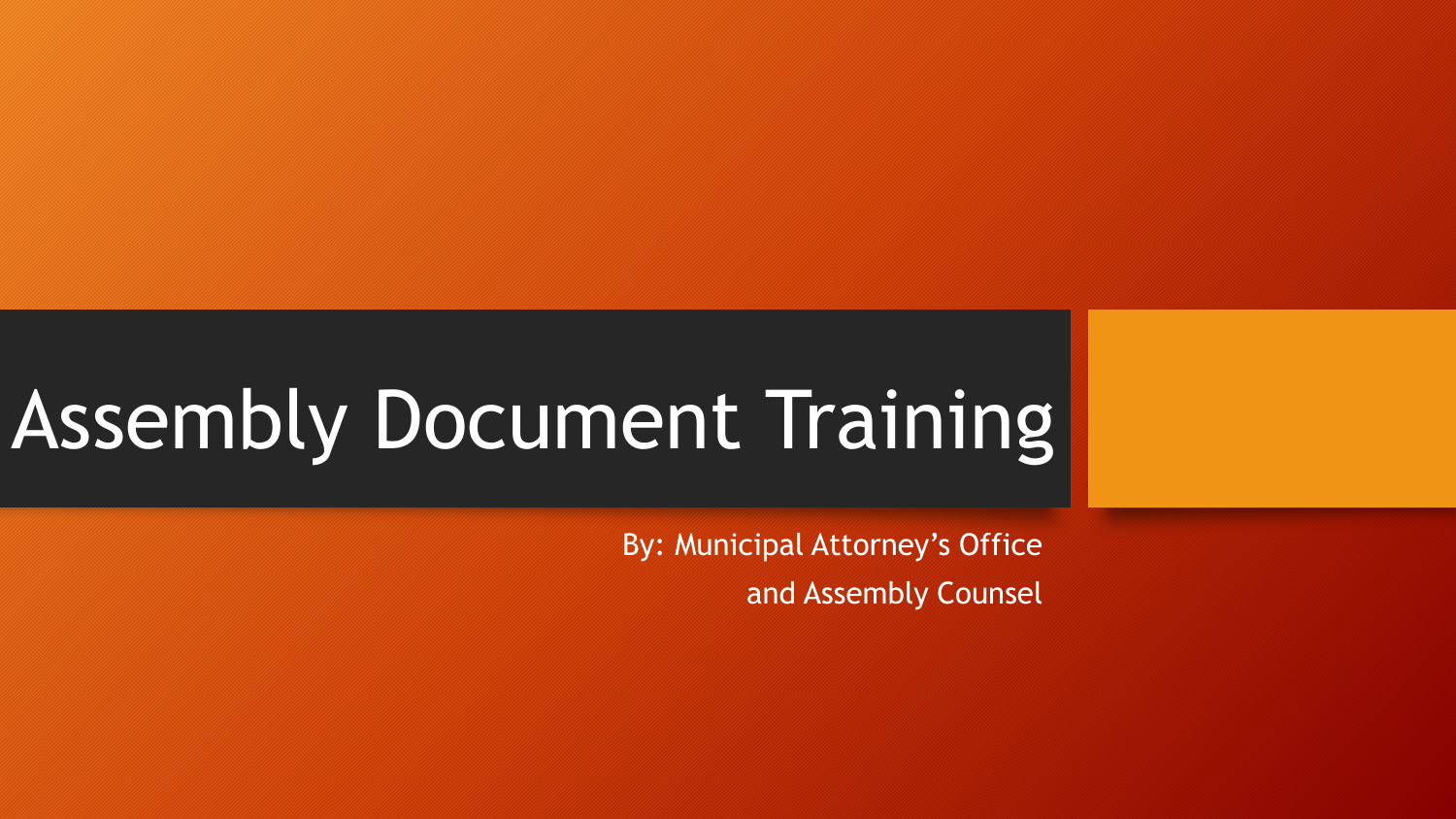# Assembly Documents

- $AO =$  Assembly Ordinance
- $AR =$  Assembly Resolution
- AM = Assembly Memorandum
- AIM = Assembly Informational Memorandum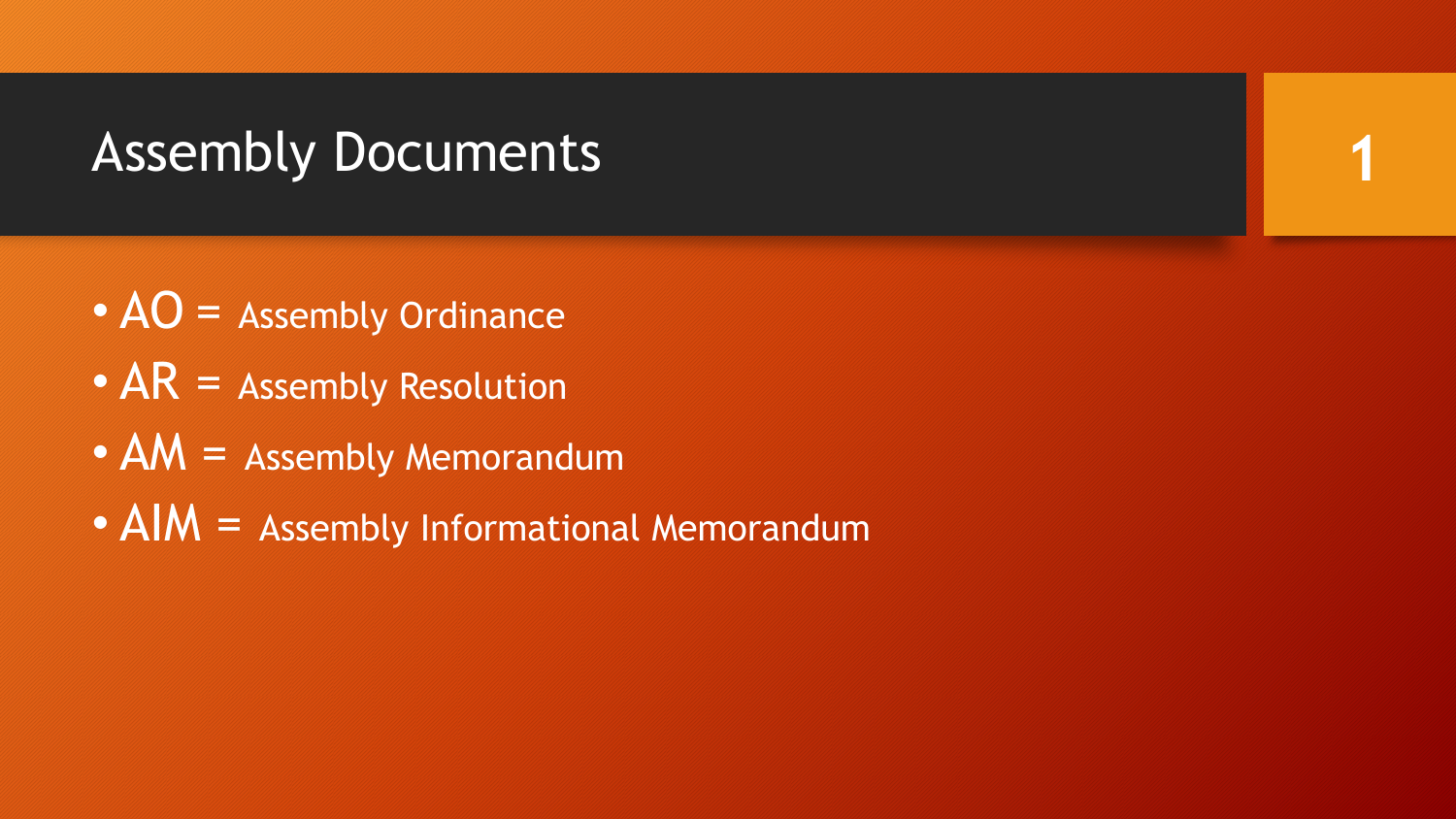# Assembly Documents: Substitutes

- $AO(S)$  = Substitute Assembly Ordinance
- $AR(S)$  = Substitute Assembly Resolution
- $AM(A)$  = Substitute Assembly Memorandum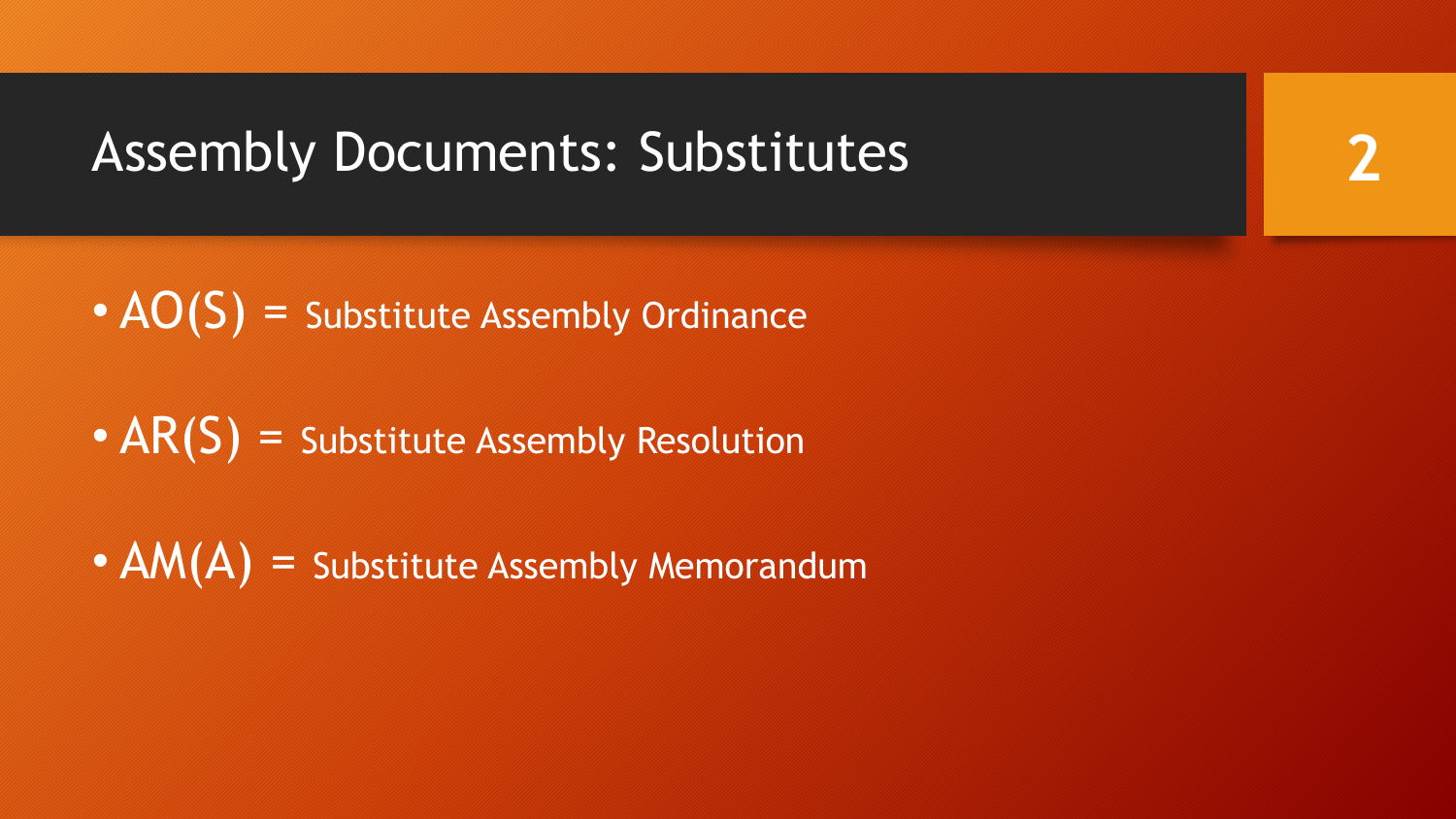# Step 1: WHICH DOCUMENTS DO I NEED?

# • When do I need an ORDINANCE ("AO")?

- Adopt or Amend Code
- Levy Taxes
- Authorize Borrowing of Money
- Grant, Renew, or Extend a Franchise
- Utility Rate Change
- Provide for a Fine
- Adopt or Amend Zoning or Similar Land Use Control
- Convey Real Property\*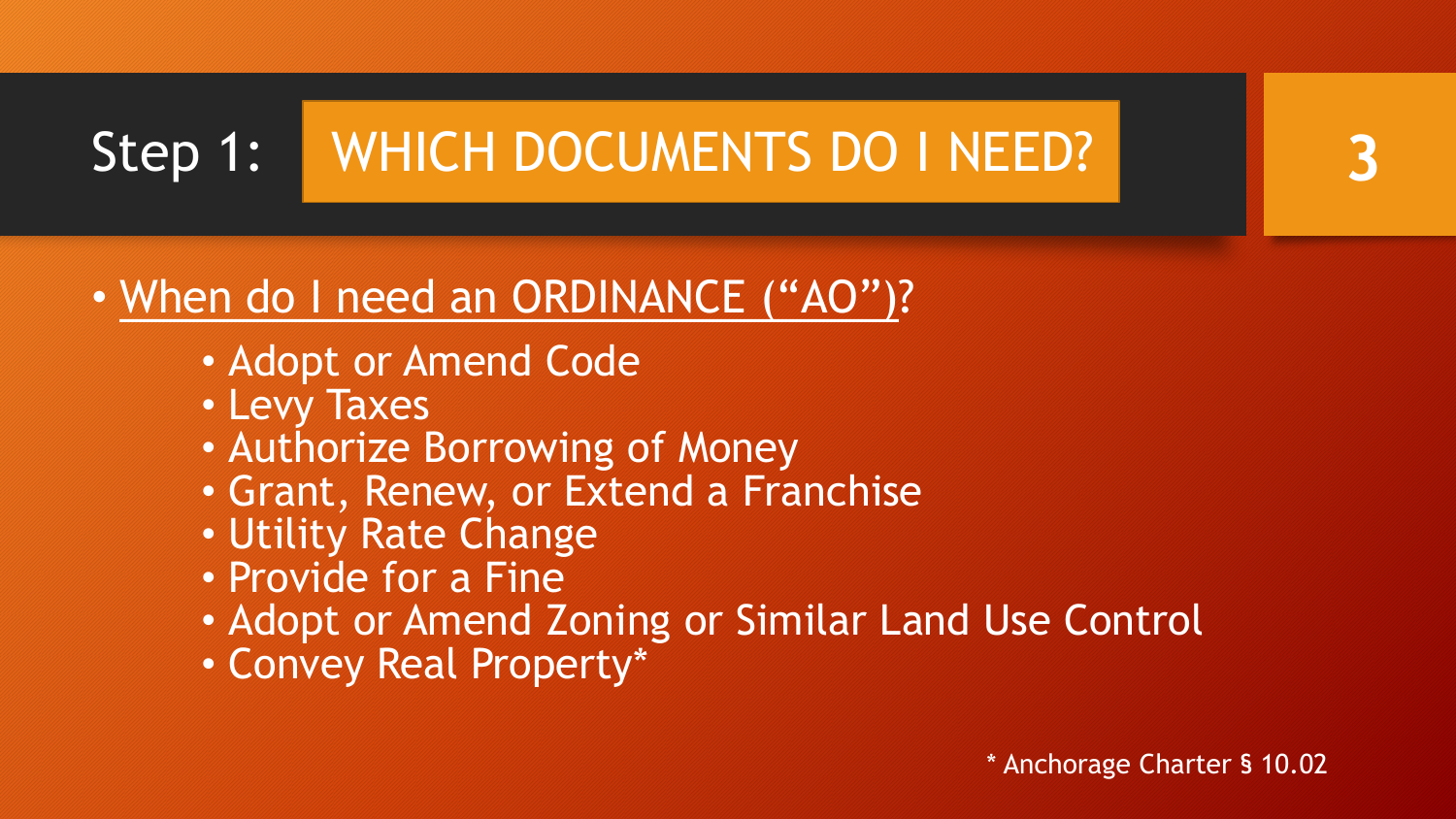### WHICH DOCUMENTS DO I NEED? cont'd **4**

## • When to use a RESOLUTION ("AR")?

- Public policy or position statements
- Assessment Rolls (AMC 19.20.080)
- Appropriations (AMC 6.10.085)
- Marijuana & Alcohol Permits, Licenses
- Deteriorated Property Exemptions (AMC 12.35.050)
- Naming of Public Places (AMC 3.97)
- Ratifying collective bargaining agreements (AMC 3.70)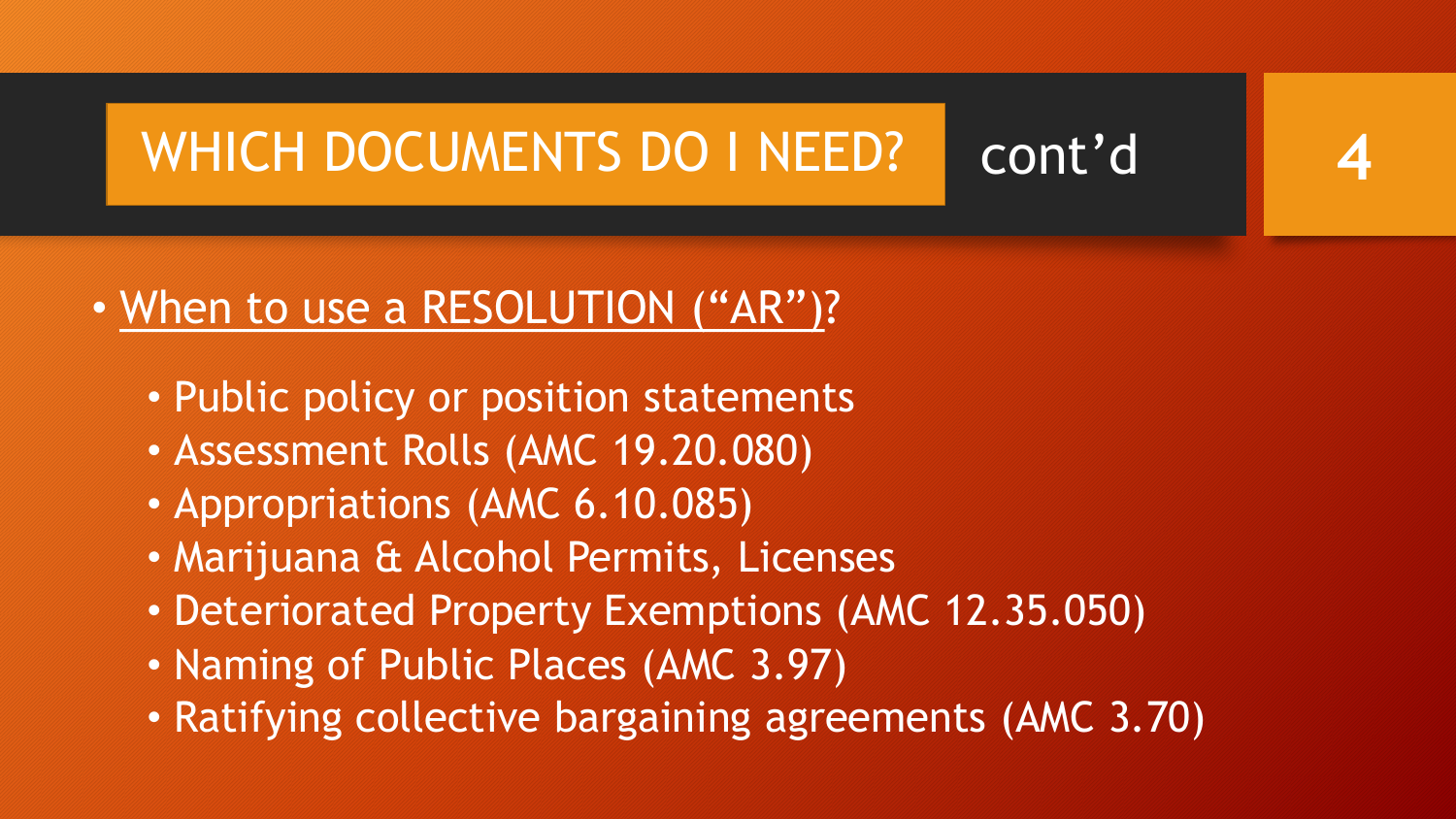# WHICH DOCUMENTS DO I NEED? cont'd

## • When do I need a MEMORANDUM ("AM")?

- Any time you are submitting an Ordinance
	- The "AM" is the sponsor's statement of support it should explain why the ordinance is being introduced.
	- Summarize changes in a substitute or "S"-versions
- Standalone Document
	- Contracts (AMC 7.15.040) and Contract Amendments (AMC 7.15.080A)
	- Levy of Water/Sewer Assessments (AMC Chapters 19.80 & 19.90)
	- Initiate the process for Naming of Public Places (AMC 3.97)
	- Collective Bargaining (AMC 3.70)

AMC 2.30.050C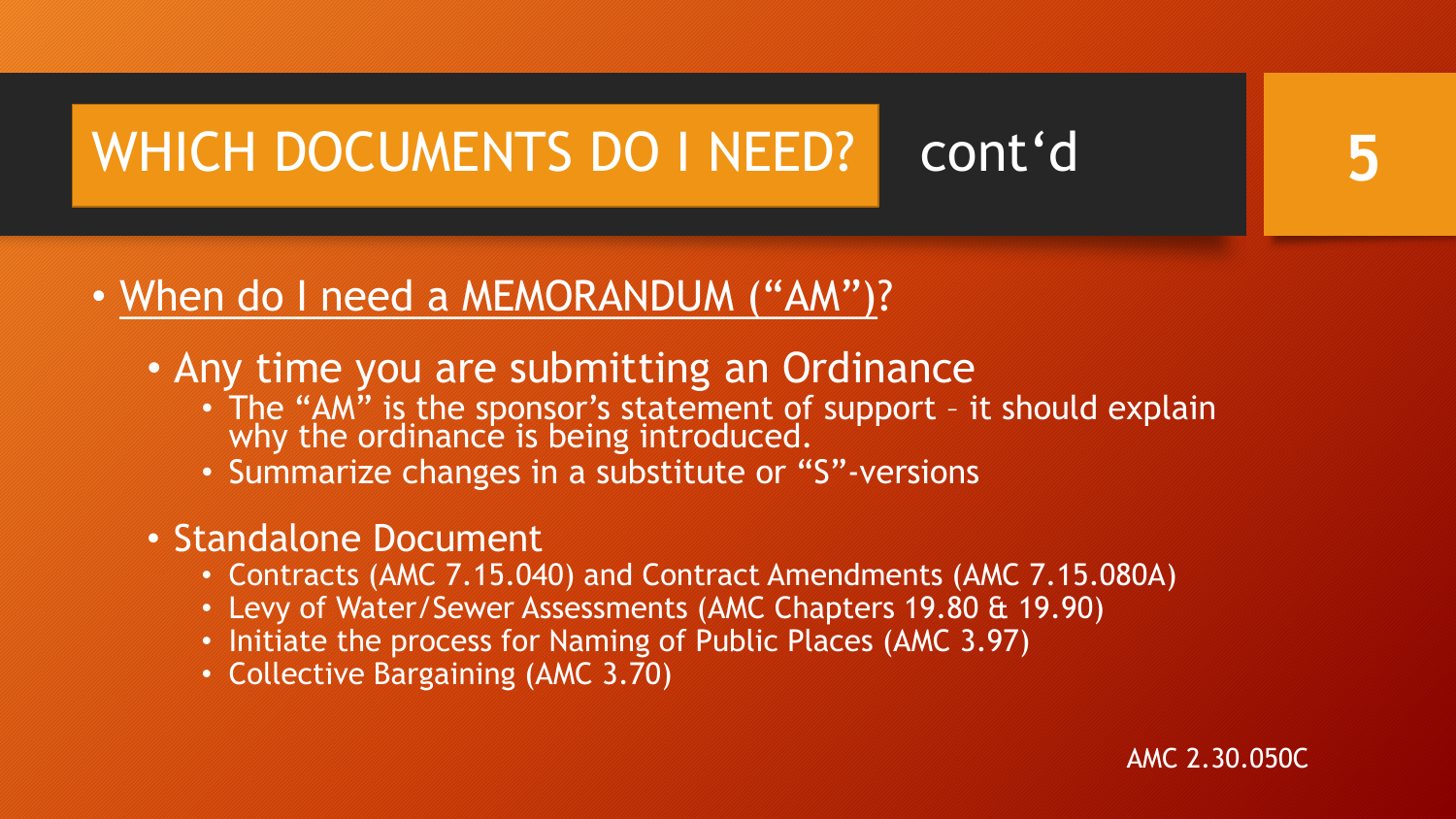# WHICH DOCUMENTS DO I NEED? cont'd

- When do I ask for an Informational Memorandum ("AIM")?
	- You want to provide information to the Assembly about an item that would interest them, or the public in general.

- Rezoning submittal after Planning & Zoning Commission denial (AMC 21.03.160D.7.c.)
- Neighborhood or District Plans (AMC 21.03.130)
- Ombudsman Investigations (AMC 2.60.120)
- Retiree Medical Funding (AMC 3.87.030)
- Internal Audit reports, reports from Administration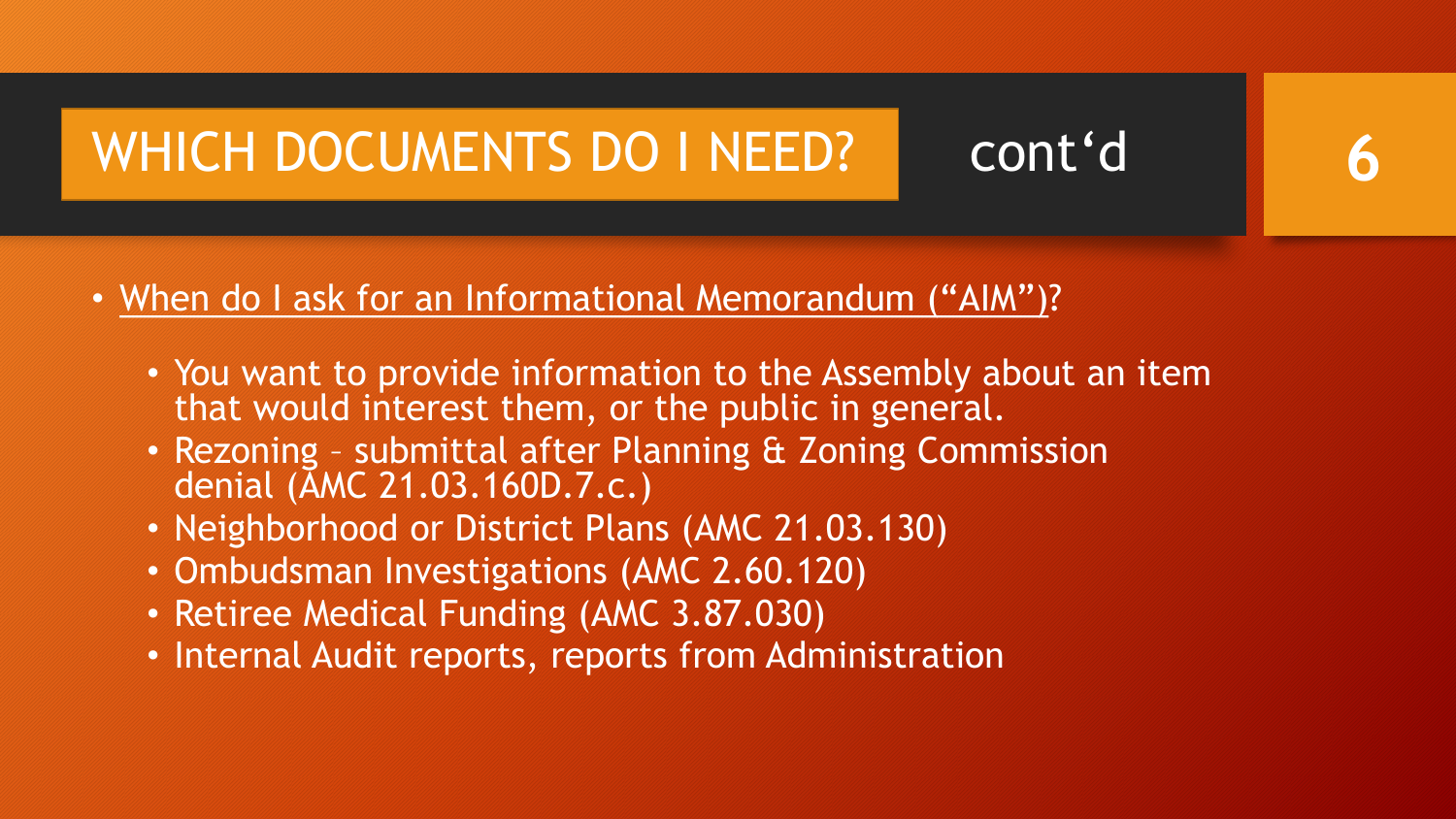# WHICH DOCUMENTS DO I NEED? cont'd

## When do I need a SUMMARY OF ECONOMIC EFFECTS (SEE)?

- *When required.* All proposed ordinances.
	- Assembly's ordinances: sponsor may prepare a SEE, or request the department affected by the ordinance to prepare the SEE within 10 days (AMC 2.30.053C.)
- *When not required.* A summary of economic effects is not required if:
	- 1. No private sector economic effects and local government effects are less than \$30,000.00, in which case a statement to this effect shall be included in the assembly memorandum

"No public or private sector economic effects are anticipated, and pursuant to AMC 2.30.053 B.1., a Summary of Economic Effects (SEE) is thus not included."

- 2. The information is already included in the ordinance or appended materials, in which case a statement to that effect shall be included in the assembly memorandum.
- 3. Assembly may waive the requirement.

AMC 2.30.053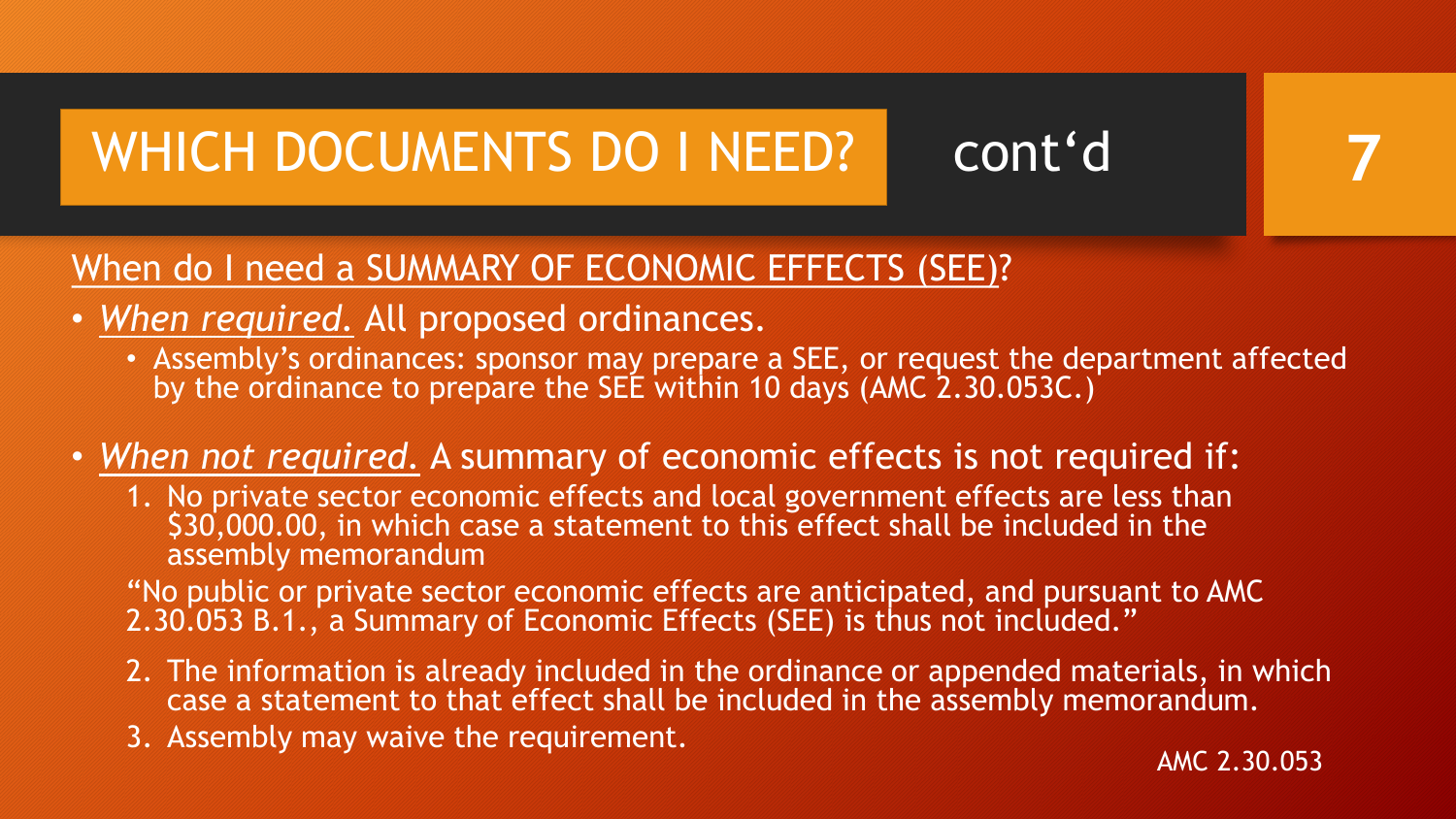# PROCESS

## **Public Hearing.** Required for all ordinances, some resolutions.

- Items which require a public hearing are introduced at one meeting, and the public hearing is held at a meeting "at least 7 days" after notice is published, per Charter 10.01(b).
- Exception: Assembly may set resolutions for public hearing with such notice as it determines.

## **Consent Agenda**

• Items on the Consent Agenda do not require a public hearing and will be approved in one meeting. (Section 9.F. is to introduce public hearing items only.)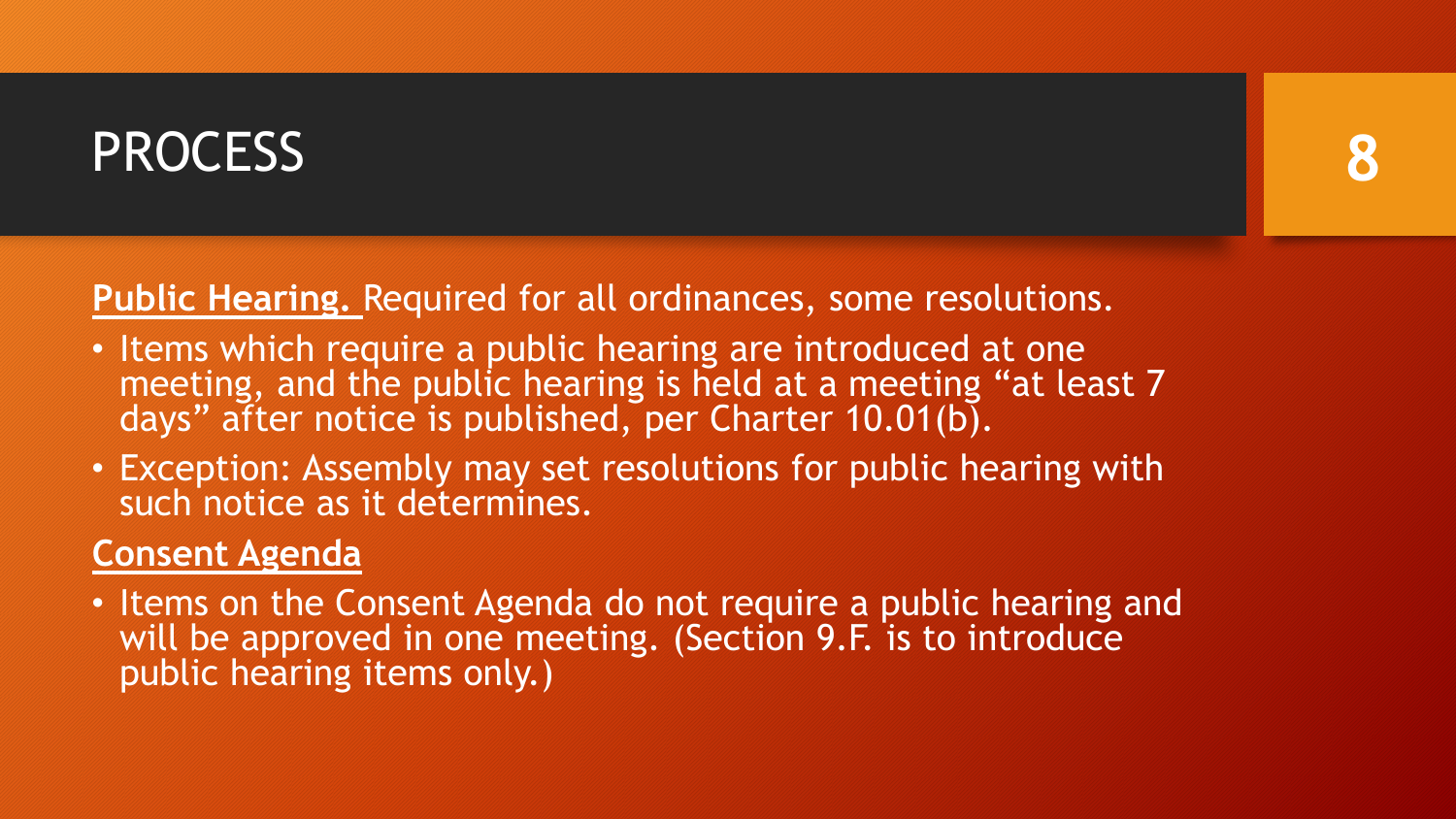# PROCESS cont'd **9**

## **Deadlines**

Start with your targeted Assembly Meeting date

- REGULAR AGENDA: Two Fridays prior at NOON is the deadline for sending FINAL document to the Clerk.
	- Meeting date minus 11 days
- ADDENDUM: Friday prior at NOON is the deadline for sending items.
- LAID-ON-THE-TABLE: 1 p.m. day of the Meeting is the deadline for items
	- Per AO 2020-30(S)am, Assembly must accept by 2/3 vote

| will<br><b>May</b> |                |    |    |                |    |                |
|--------------------|----------------|----|----|----------------|----|----------------|
| Su                 | Mo             | Tu | We | Th             | Fr | Sa             |
|                    |                |    |    |                |    | $\overline{2}$ |
| 3                  | $\overline{4}$ | 5  | 6  | $\overline{7}$ | 8  | 9              |
| 10                 | 11             | 12 | 13 | 14             | 15 | 16             |
| 17                 | 18             | 19 | 20 | 21             | 22 | 23             |
| 24                 | 25             | 26 | 27 | 28             | 29 | 30             |
| 31                 |                |    |    |                |    |                |

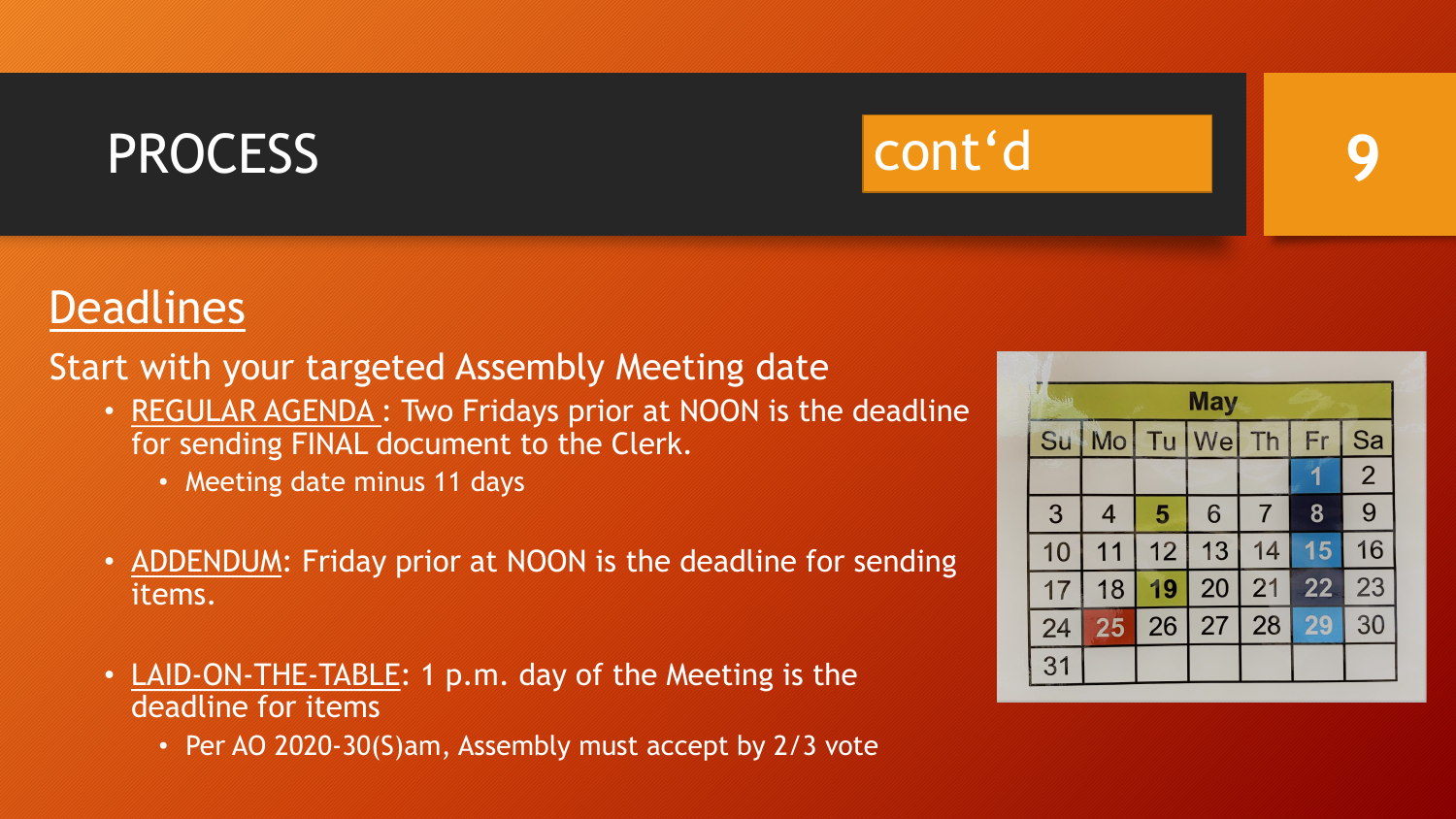# Step 2: DRAFTING  $\rightarrow$  Templates

## Muniverse homepage: "Assembly Document Prep Guide"



- AO Template Administration
- AO Template Assembly Member Sponsor

- AM Template
- AIM Template
- SEE Template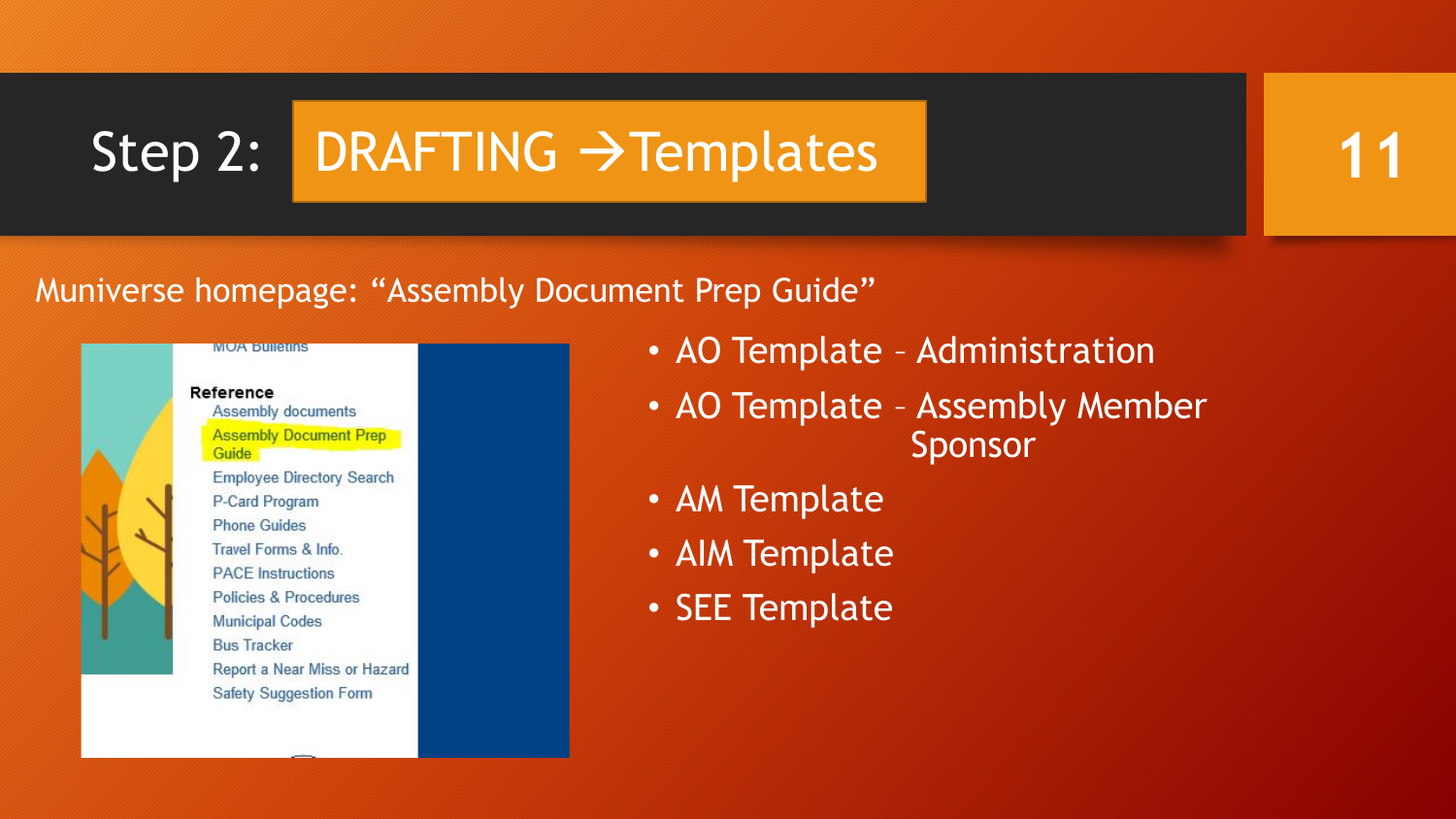# Templates cont'd

## • Some Assembly documents used frequently are recycled with only minor modifications

G: MunicipalAttorney: Civil: ASSEMBLY DOCS FILE: PACE review items: Templates A RESOLUTION OF THE ANCHORAGE MUNICIPAL ASSEMBLY APPROVING  $\mathbf{1}$ A MARIJUANA LICENSE AND SPECIAL LAND USE PERMIT FOR [BUSINESS  $\overline{2}$ NAMEI, A MARIJUANA [CULTIVATION FACILITY/MANUFACTURING FACILITY/TESTING FACILITY/RETAIL SALES ESTABLISHMENT] WITH LICENSE NUMBER [MXXXXX], DOING BUSINESS AS [DBA BUSINESS NAME], 5 AND LOCATED AT [ADDRESS]. 8 ([Community Council]) (Case [number]) 9 10 THE ANCHORAGE ASSEMBLY RESOLVES: 11 **Section 1.** The approvals in sections 2 and 3 of this resolution are for [business] 12 name], a marijuana [cultivation facility/manufacturing facility/testing facility/retail 13 sales establishment] with municipal license number [Mxxxxx], doing business as 14 [DBA business name], located at [address], in the [zoning district] district, within [lot 15 #], [block #], [subdivision name]; generally located [general location or nearest cross 16 streets], in [Anchorage/Girdwood/Eagle River/Chugiak/Birchwood/etcl. 17 18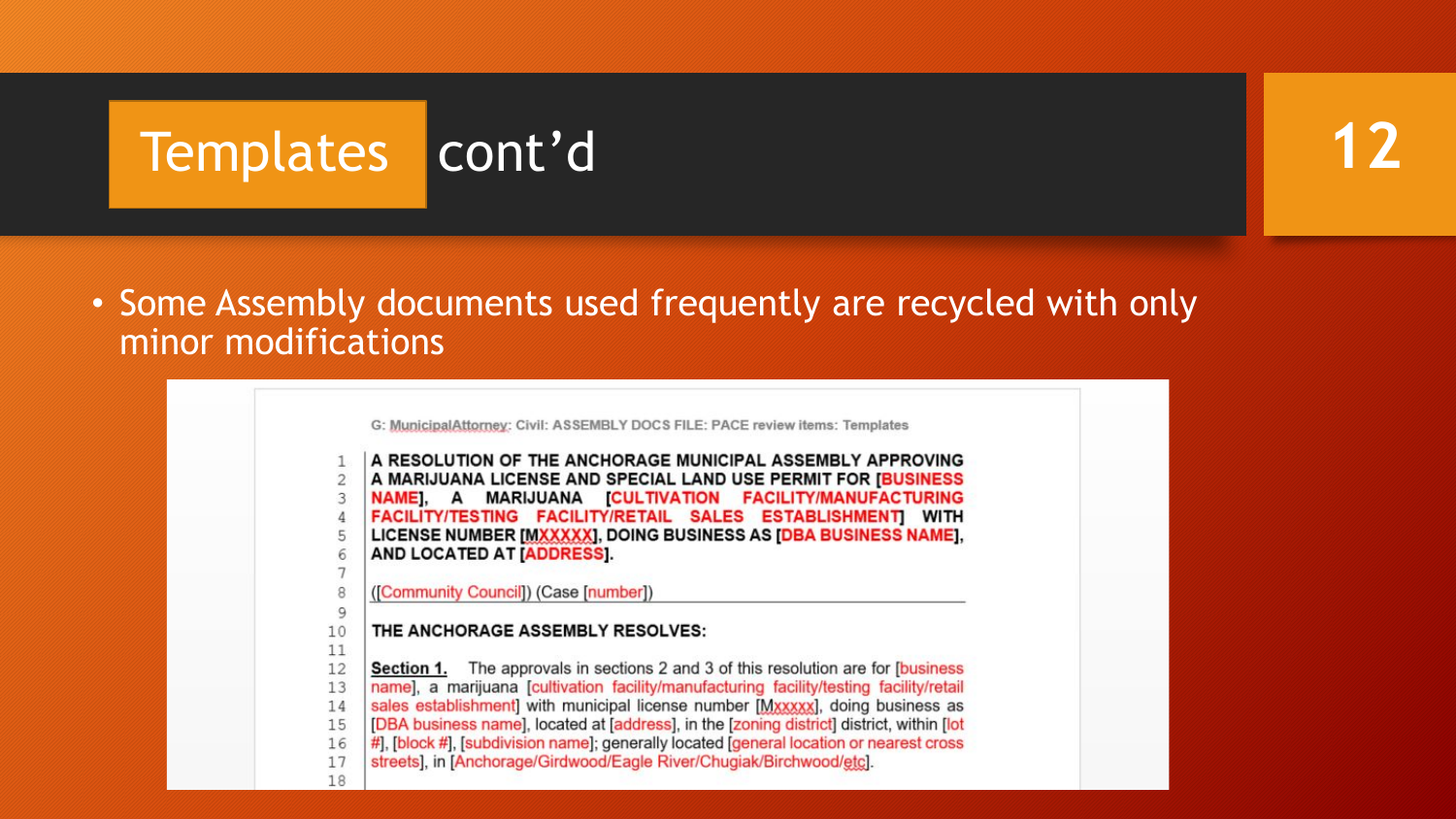# DRAFTING  $\rightarrow$  Legislative Formatting 13

| Code<br>Amendment<br>Version | <b>New</b><br>Language                                                 | Deleted<br>Language                                                                                                                                                  |  |  |
|------------------------------|------------------------------------------------------------------------|----------------------------------------------------------------------------------------------------------------------------------------------------------------------|--|--|
| Original AO                  | New<br>words.<br>phrases.<br>paragraphs, sections<br>are<br>underlined | Deletion of current code language:<br>PHRASES,<br>WORDS,<br><b>[DELETED</b><br>PARAGRAPHS, SECTIONS FROM<br>CURRENT CODE ARE IDENTIFIED<br>BY BRACKETS AND ALL CAPS] |  |  |

\* New language precedes [DELETED LANGUAGE]\*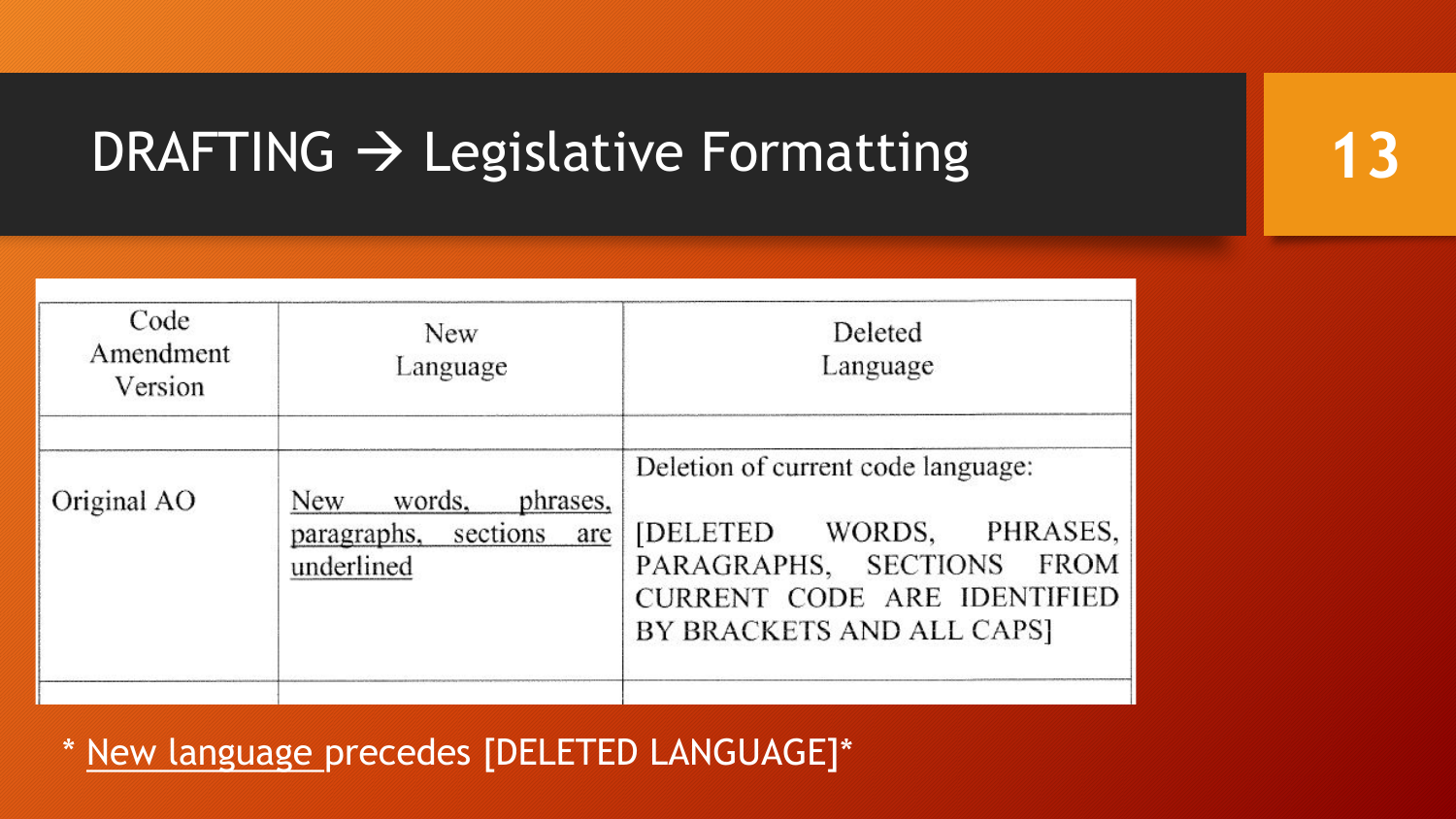# Drafting  $\rightarrow$  Legislative Formatting

• Legislative formatting is critical to the process of conveying amendments to Code language, and required. (AMC 1.05.050)

- Used in Resolutions and non-Code amending Ordinances to show changes in Substitute versions, for clarity and transparency
- Comprehensive "Guidelines" are available on Muniverse. The reviewers in Legal and Assembly Counsel are also available for assistance.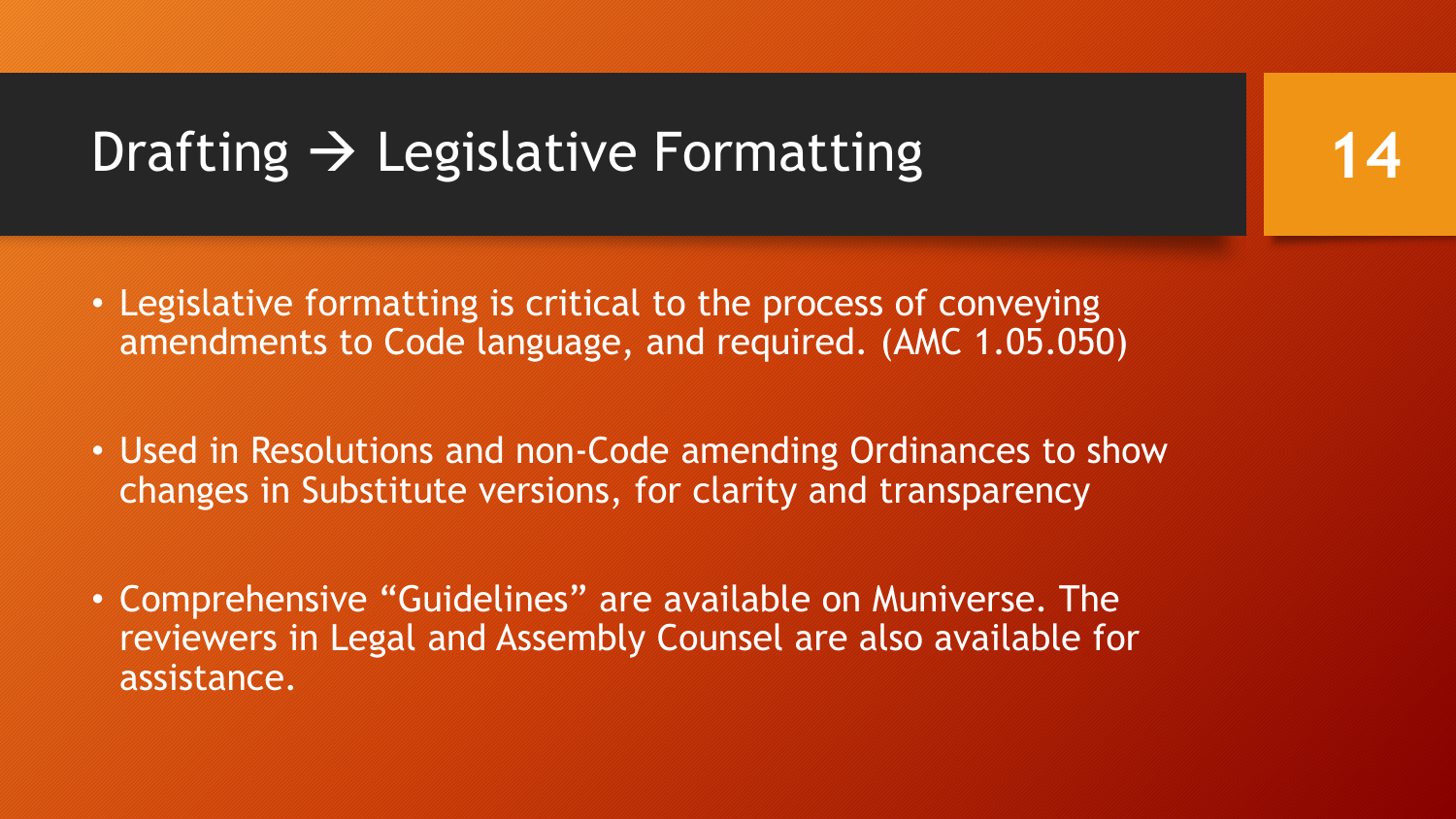# DRAFTING  $\rightarrow$  Substitute Versions 15

| AO(S)<br>(Substitute for the<br>original AO) | New words, phrases,<br>paragraphs, sections are<br>in bold and underlined | Deletion of current code language:<br><b>[DELETED WORDS, PHRASES,</b><br>PARAGRAPHS, SECTIONS<br><b>ARE</b><br><b>IDENTIFIED BY BOLD, BRACKETS</b><br><b>AND ALL CAPS</b>                       |
|----------------------------------------------|---------------------------------------------------------------------------|-------------------------------------------------------------------------------------------------------------------------------------------------------------------------------------------------|
|                                              |                                                                           | Deletion of new language in AO:                                                                                                                                                                 |
|                                              |                                                                           | [Deleted words, phrases, paragraphs,<br>sections are identified by strikeout,<br>bold, underlined and brackets                                                                                  |
| $AO(S-1)$                                    | New.<br>words, phrases,                                                   | Deletion of current code language:                                                                                                                                                              |
| $(2nd$ substitute for<br>the original AO)    | paragraphs, sections are<br><i>italicized and underlined</i>              | [DELETED WORDS, PHRASES,<br>ARE<br>PARAGRAPHS. SECTIONS<br><i>IDENTIFIED BY ITALICS,</i><br>IN<br>BRACKETS AND ALL CAPS]                                                                        |
|                                              |                                                                           | Deletion of new language in AO or<br>AO(S):<br><i>[Deleted words, phrases, paragraphs,</i><br>sections added to AO or AO(S) are<br>identified by strikeout, italics, underline<br>and brackets] |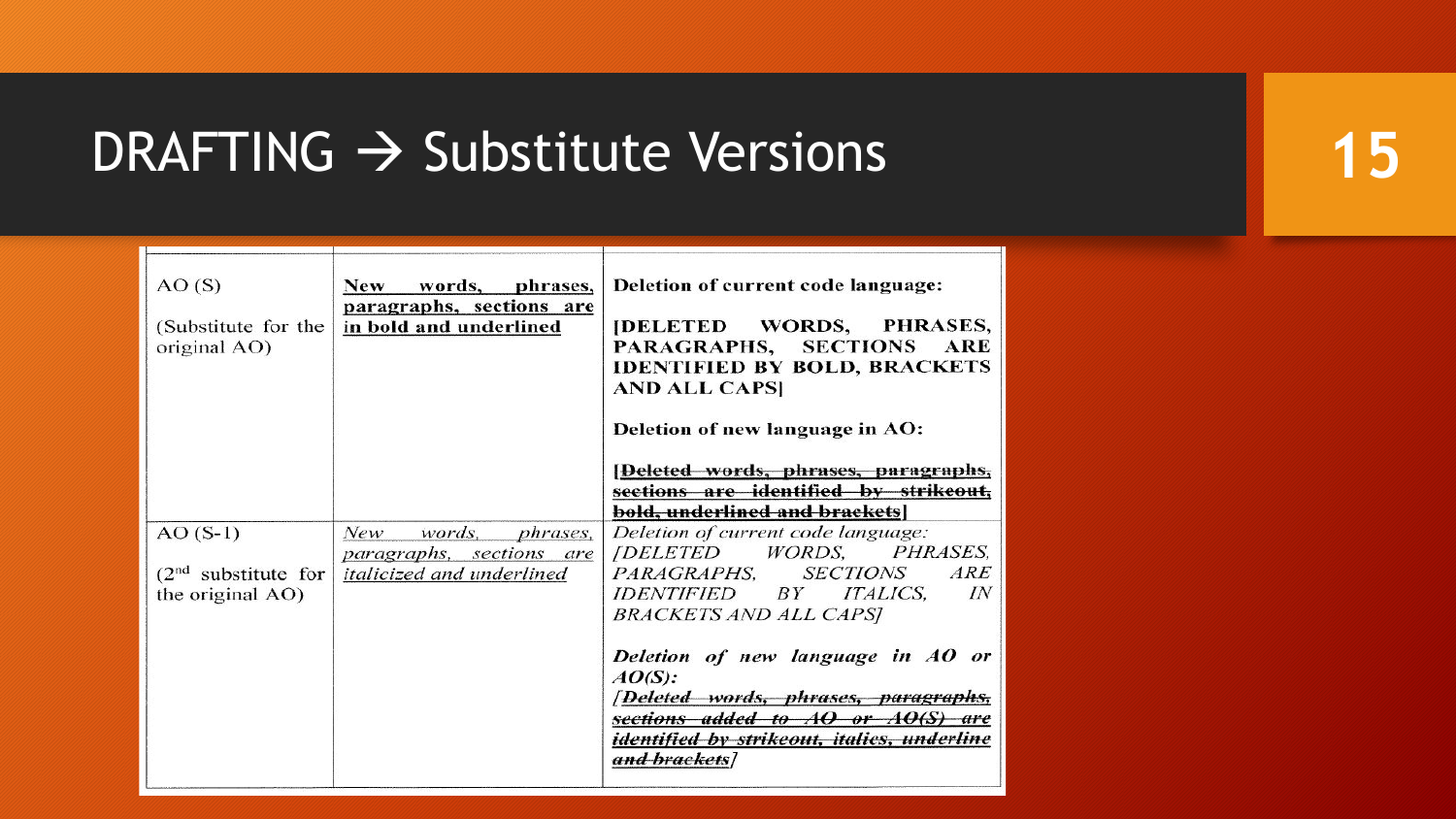# DRAFTING



## • Title

- Must be an informative summary of the ordinance/resolution
- All CAPS

## • WHEREAS clauses

- Findings of fact and statements of support for ordinance/resolution
- Optional: do not have to include
- ORDAIN (AO) or RESOLVE (AR) clauses
	- Action Assembly is taking, i.e. approving a land transfer
- Effective Date
	- "This ordinance shall become effective immediately upon passage and approval by the Assembly."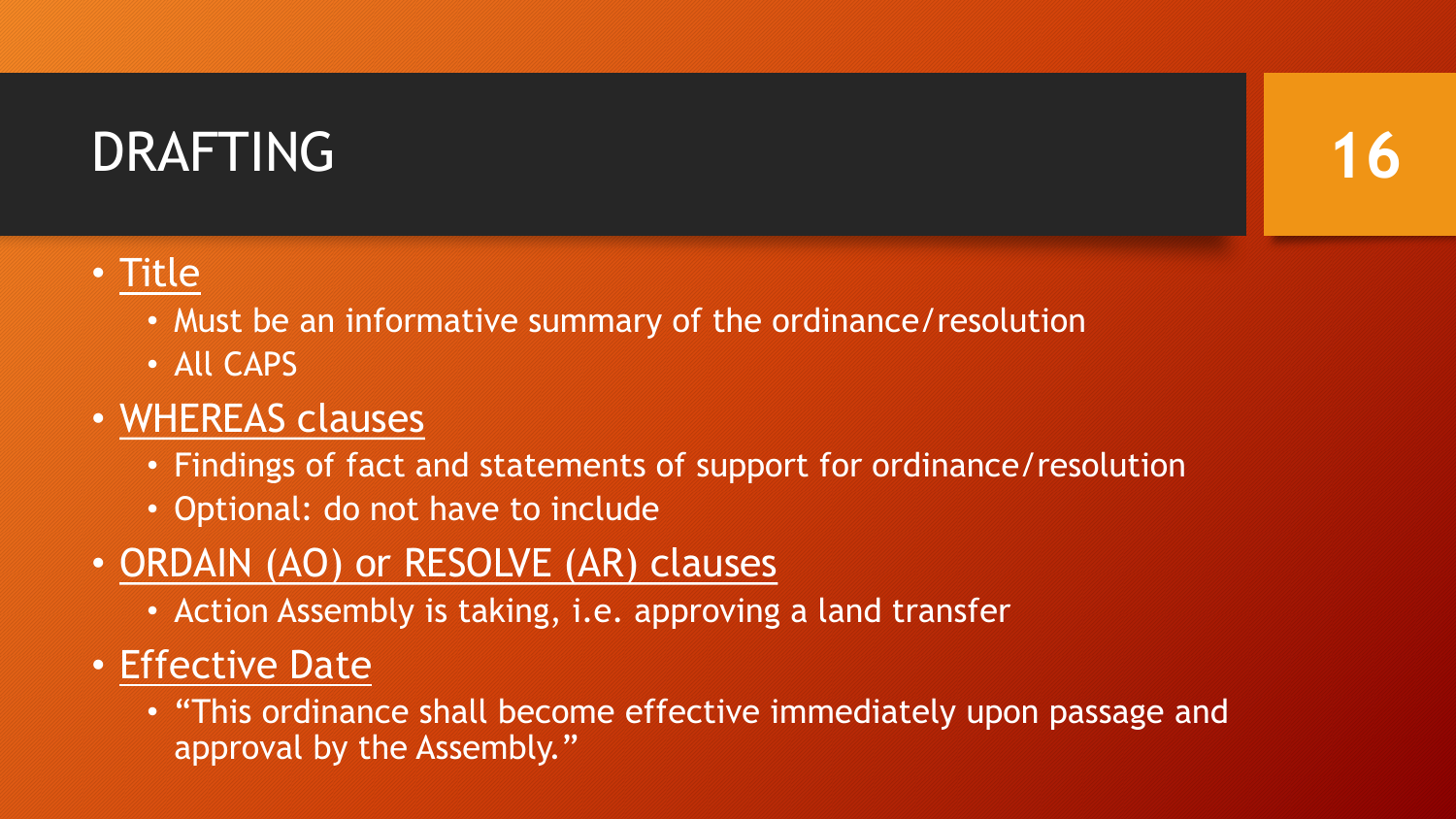# Where to find Guidelines: Muniverse

**17**

## Muniverse homepage: "Assembly Document Prep Guide"



## Click on "Guidelines"

- Written by Municipal Attorney's Office

### Muniverse Home **Assembly Document Preparation Guide Department Forms Table of Contents Request for Legal Services** Guidelines **Contract Transmittal** AO Template - Administration **PnP Form** AO Template - Assembly Member Sponsor **Floor Amendment AR Template AR - Appropriations AM Template AIM Template SEE - GG Template SEE - Utilities Template**